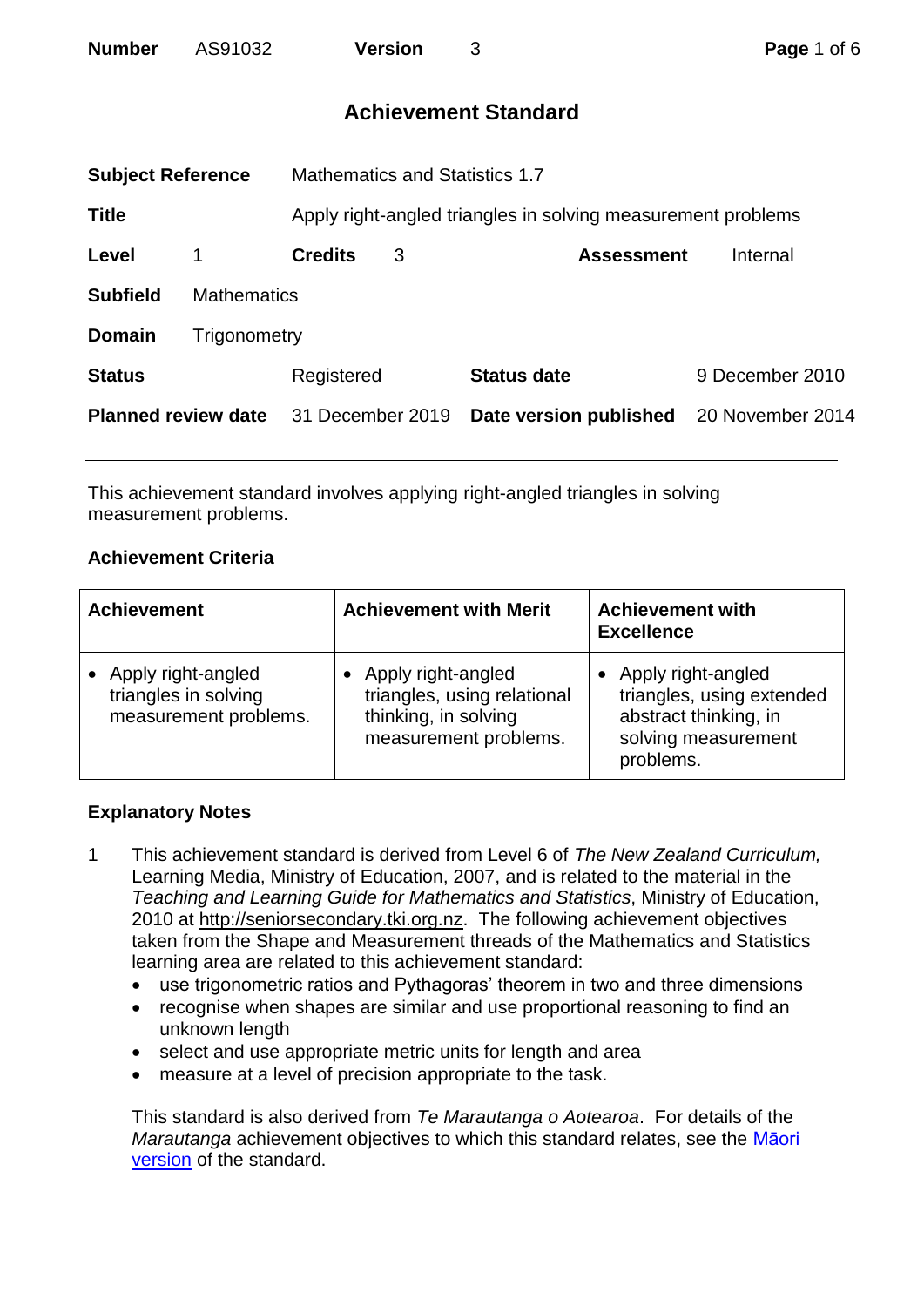- 2 *Apply right-angled triangles* involves:
	- selecting and using a range of methods in solving measurement problems
	- demonstrating knowledge of measurement and geometric concepts and terms
	- communicating solutions which would usually require only one or two steps.

*Relational thinking* involves one or more of:

- selecting and carrying out a logical sequence of steps
- connecting different concepts and representations
- demonstrating understanding of concepts
- forming and using a model;

and also relating findings to a context, or communicating thinking using appropriate mathematical statements.

*Extended abstract thinking* involves one or more of:

- devising a strategy to investigate or solve a problem
- identifying relevant concepts in context
- developing a chain of logical reasoning, or proof
- forming a generalisation;

and also using correct mathematical statements, or communicating mathematical insight.

- 3 *Problems* are situations set in a real-life context which provide opportunities to apply knowledge or understanding of mathematical concepts and methods. For assessment, situations may involve non right-angled triangles which can be divided into right-angled triangles.
- 4 The phrase 'a range of methods' indicates that evidence of the application of at least three different methods is required.
- 5 Students need to be familiar with methods related to:
	- Pythagoras' theorem
	- trigonometric ratios (sine, cosine, tangent)
	- similar shapes
	- measuring at a level of precision appropriate to the task.
- 6 Conditions of Assessment related to this achievement standard can be found at [http://ncea.tki.org.nz/Resources-for-Internally-Assessed-Achievement-Standards.](http://ncea.tki.org.nz/Resources-for-Internally-Assessed-Achievement-Standards)

### **Replacement Information**

This achievement standard replaced AS90152.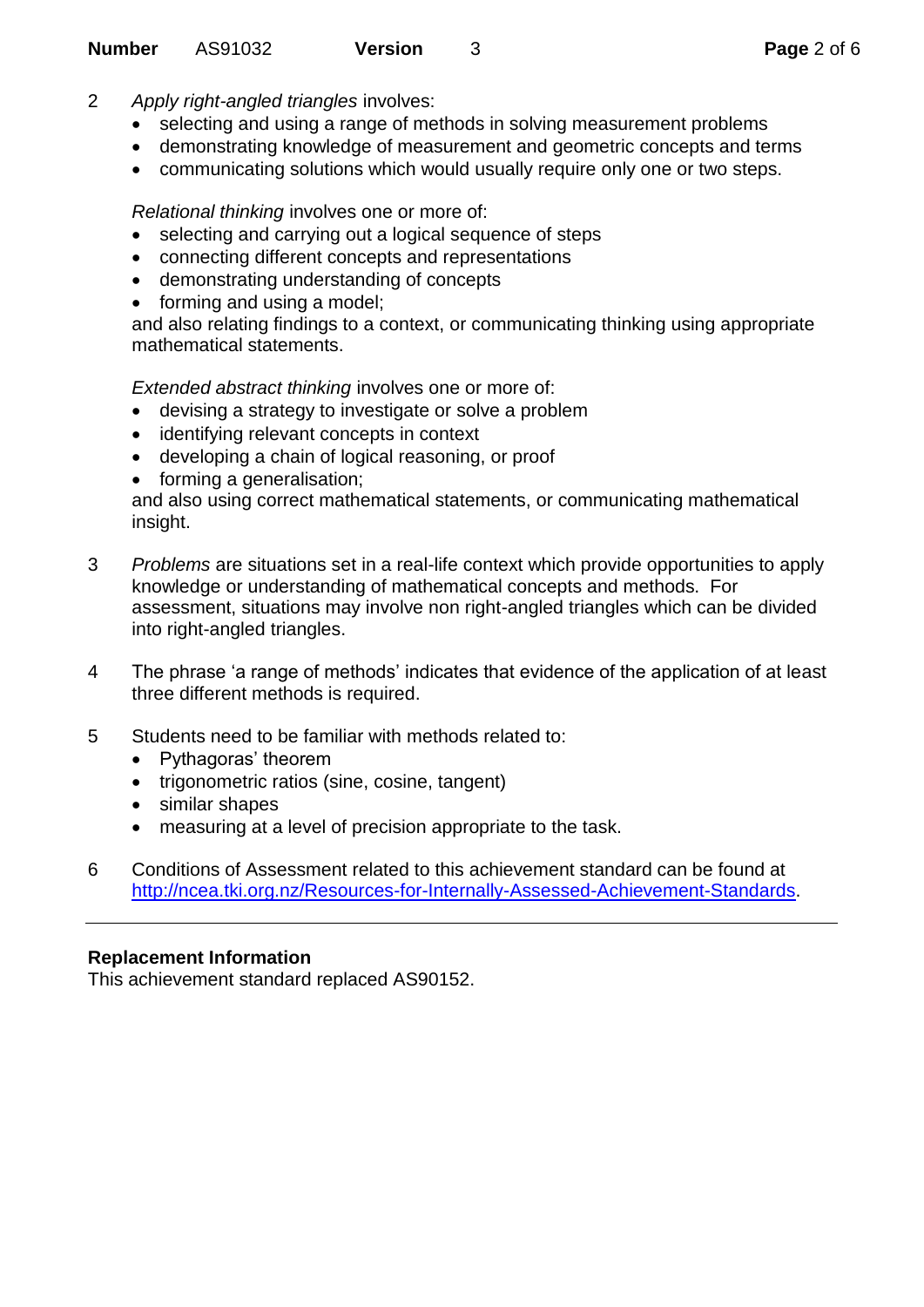#### **Quality Assurance**

- 1 Providers and Industry Training Organisations must have been granted consent to assess by NZQA before they can register credits from assessment against achievement standards.
- 2 Organisations with consent to assess and Industry Training Organisations assessing against achievement standards must engage with the moderation system that applies to those achievement standards.

Consent and Moderation Requirements (CMR) reference 0233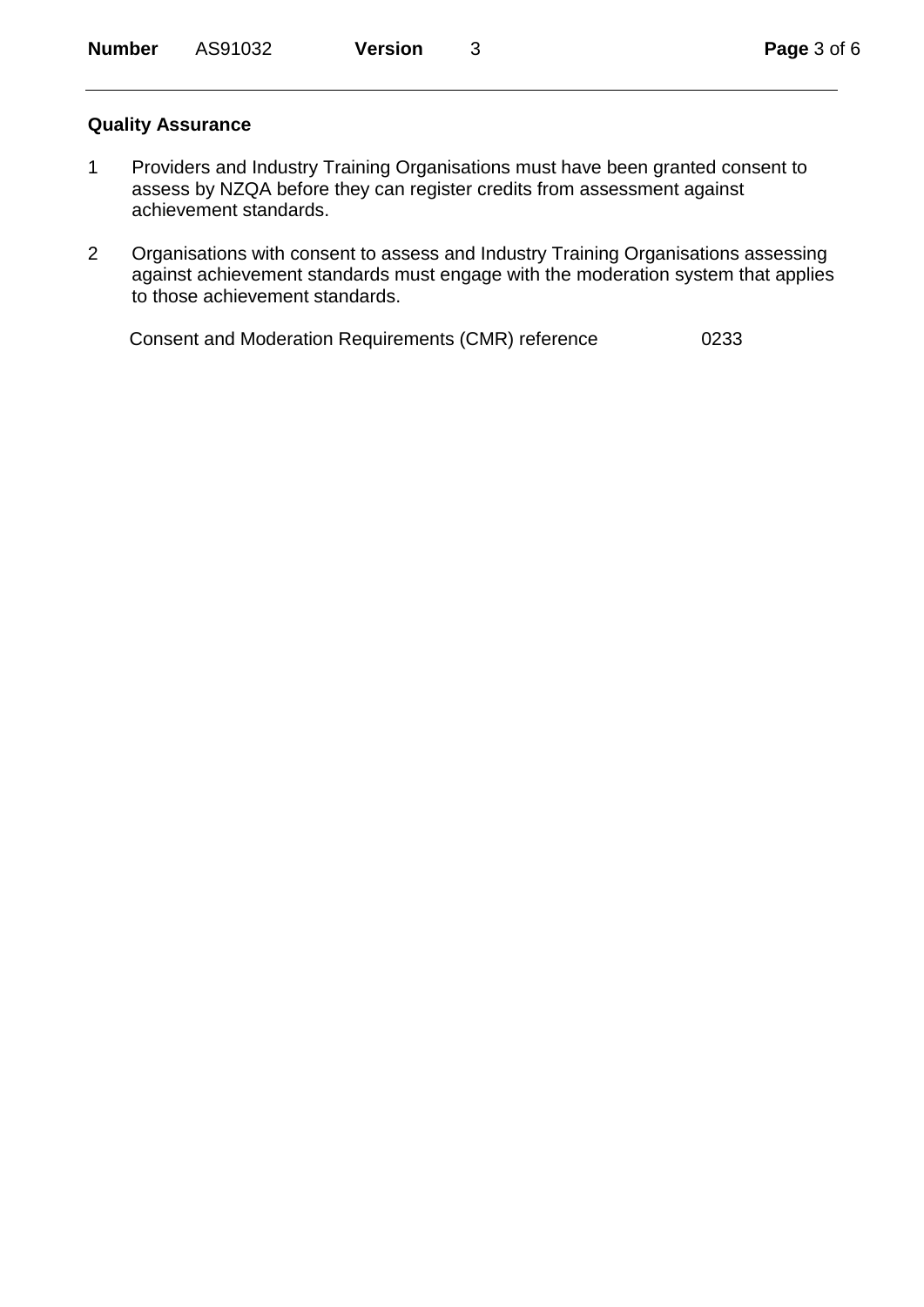<span id="page-3-0"></span>

| Tau | AS91032 | <b>Putanga</b> |
|-----|---------|----------------|
|-----|---------|----------------|

## **Paerewa Paetae**

| Aronga                 | Pāngarau 1.7 |                                                               |                 |  |                        |        |
|------------------------|--------------|---------------------------------------------------------------|-----------------|--|------------------------|--------|
| Ingoa                  |              | Te whakamahi tikanga tapatoru hāngai hei whakaoti rapanga ine |                 |  |                        |        |
| Kaupae                 | 1            | Whiwhinga                                                     | 3               |  | Aromatawai             | A-roto |
| Marau akoranga         |              | Te Marautanga o Aotearoa                                      |                 |  |                        |        |
| Kokonga akoranga       |              | Pāngarau                                                      |                 |  |                        |        |
| Mana rēhita            |              | Kua rēhitatia                                                 | Te rā i mana ai |  | 9 Hakihea 2010         |        |
| Te rā e arotakengia ai |              | 31 Hakihea 2016                                               | Te rā i puta ai |  | <b>12 Hakihea 2013</b> |        |
|                        |              |                                                               |                 |  |                        |        |

### **Te Hononga ki te Marautanga**

I ahu mai tēnei paerewa paetae i te Taumata 6 o *Te Marautanga o Aotearoa*, i whakaputaina e Te Pou Taki Kōrero i te tau 2008.

## **Whāinga Paetae**

*Te Ine me te Āhuatanga, Te Ine*

*1 Ka whakatutuki inenga kia hāngai tonu te tōtika o te ine ki te horopaki.*

### *Te Ine me te Āhuatanga, Te Hanga*

- *5 Ka aro ki ngā āhua ōrite, ā, ka whakamahi whakaaro pānga riterite hei tātai i tētahi tapa.*
- *6 Ka whakamahi ōwehenga pākoki me te ture a Pythagoras, i ngā pūāhua ahu-2, ahu-3 hoki.*

E hono ana ki te Papa Whakaako mō Pāngarau kei te pae ipurangi nei: [http://tmoa.tki.org.nz/Te-Marautanga-o-Aotearoa/Taumata-Matauranga-a-Motu-Ka-Taea.](http://tmoa.tki.org.nz/Te-Marautanga-o-Aotearoa/Taumata-Matauranga-a-Motu-Ka-Taea)

## **Te Hononga ki** *The New Zealand Curriculum* **(NZC)**

I ahu mai hoki tēnei paerewa paetae i *The New Zealand Curriculum*. Mō ngā kōrero e pā ana ki ngā whāinga paetae o te NZC e hāngai ana ki tēnei paerewa, tirohia te [putanga reo](#page-0-0)  [Pākehā](#page-0-0) o te paerewa.

## **Te Hononga ki ngā Tikanga Aromatawai**

Kei tēnei pae ipurangi ngā Tikanga Aromatawai mō tēnei paerewa paetae: [http://tmoa.tki.org.nz/Te-Marautanga-o-Aotearoa/Taumata-Matauranga-a-Motu-Ka-Taea.](http://tmoa.tki.org.nz/Te-Marautanga-o-Aotearoa/Taumata-Matauranga-a-Motu-Ka-Taea)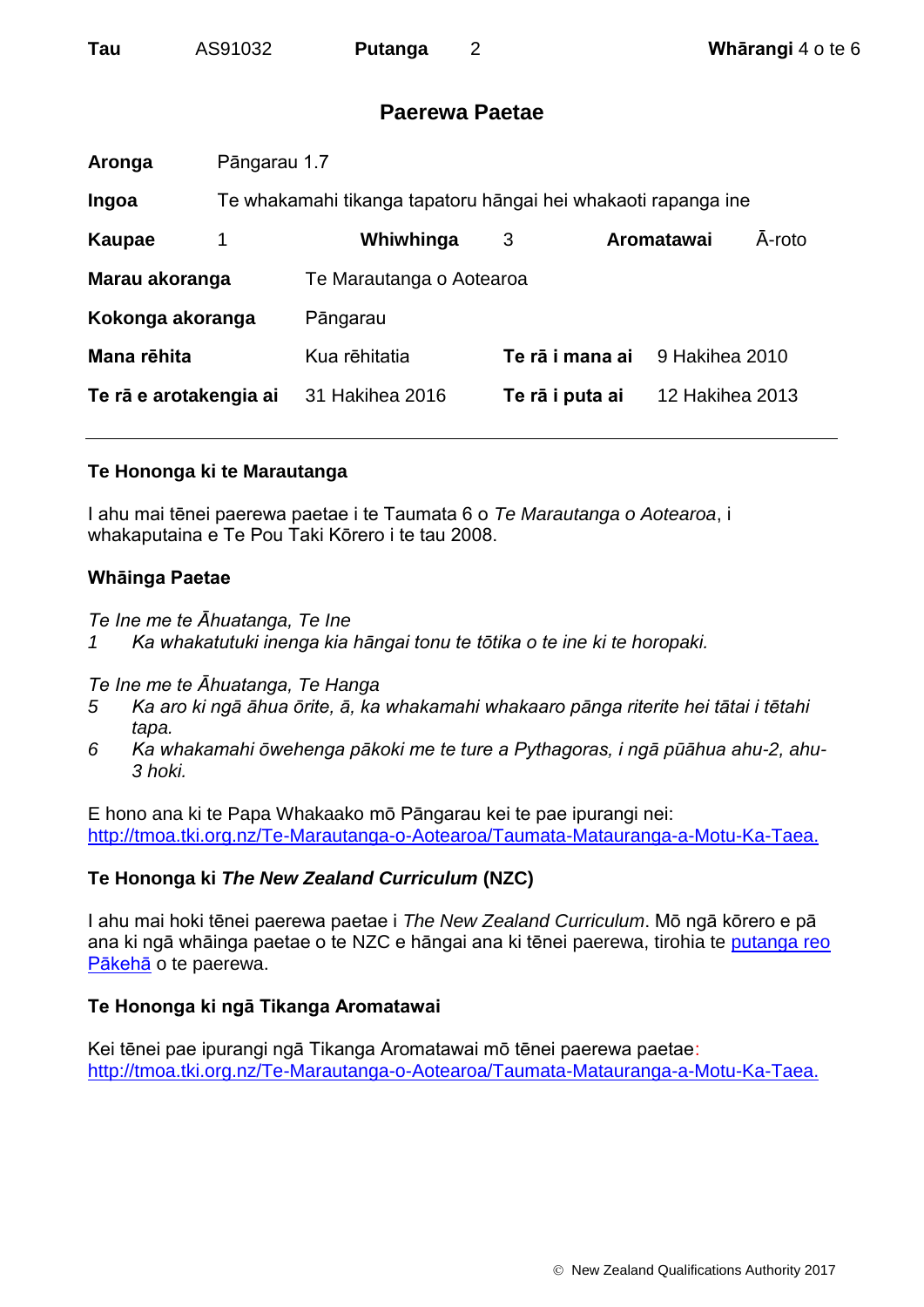## **Paerewa Paetae**

| <b>Paetae</b><br>Te whakamahi<br>tikanga tapatoru<br>hāngai hei whakaoti<br>rapanga ine.           | Hei tohu i te paetae:<br>ka whiriwhiri, ka whakamahi i etahi tikanga whānui hei<br>$\bullet$<br>whakaoti rapanga ine<br>ka whakaatu mōhiotanga ki ngā huatau ine, āhuahanga hoki,<br>$\bullet$<br>me ngā kupu e hāngai ana<br>ka whakamārama i ngā otinga mēnā kotahi, e rua rānei ngā<br>$\bullet$<br>mahi o roto i te tikanga i whakamahia ai.                                                                                                                                                         |
|----------------------------------------------------------------------------------------------------|----------------------------------------------------------------------------------------------------------------------------------------------------------------------------------------------------------------------------------------------------------------------------------------------------------------------------------------------------------------------------------------------------------------------------------------------------------------------------------------------------------|
| Kaiaka<br>He kaiaka te<br>whakamahi tikanga<br>tapatoru hāngai hei<br>whakaoti rapanga<br>ine.     | Hei tohu i te kajaka:<br>Ko te whakaaro tūhonohono te mea nui. Arā, kia kotahi, nui ake<br>rānei o ēnei:<br>ka whiriwhiri, ka whakatutuki i te raupapatanga mahi arorau e<br>hāngai ana<br>ka tūhono i ētahi huatau rerekē, ētahi whakaahuahanga<br>rerekē rānei<br>ka whakaatu māramatanga ki ngā huatau e hāngai ana<br>$ \,$<br>ka hanga, ka whakamahi tauira.<br>Ko te tūhono i ngā otinga ki te horopaki o te rapanga, te<br>whakamahi rānei i ngā kīanga pāngarau hei whakawhitiwhiti<br>whakaaro. |
| Kairangi<br>He kairangi te<br>whakamahi tikanga<br>tapatoru hāngai hei<br>whakaoti rapanga<br>ine. | Hei tohu i te kairangi:<br>Ko te whakaaro waitara te mea nui. Arā, kia kotahi, nui ake<br>rānei o ēnei:<br>ka waihanga rautaki hei tūhura, hei whakaoti rānei i tētahi<br>rapanga<br>ka tautohu i ngā huatau e hāngai ana ki te horopaki<br>$\overline{\phantom{m}}$<br>ka whakaputa i tētahi raupapatanga whakaaro arorau, tētahi<br>hāponotanga rānei<br>ka hanga whakawhānuitanga.<br>Ko te whakamahi kīanga pāngarau tika, te whakawhitiwhiti rānei<br>i te aroā pāngarau.                           |

# **Kōrero Āpiti**

1 E whai ake nei ko te whakamāramatanga o ngā kupu whaitake, kīanga rānei:

| rapanga              | Ko ngā āhuatanga o ia rā, ngā āhuatanga pāngarau<br>rānei ka whai wāhi mai te whakamahinga o te<br>mātauranga pāngarau, o ngā huatau pāngarau, o ngā<br>tikanga pāngarau rānei. Mō te mahi aromatawai, ka<br>whai wāhi anō pea ngā tapatoru kāore i te hāngai,<br>engari e taea ana te wāwāhi kia hua mai ai he tapatoru<br>hāngai. |
|----------------------|-------------------------------------------------------------------------------------------------------------------------------------------------------------------------------------------------------------------------------------------------------------------------------------------------------------------------------------|
| ētahi tikanga whānui | Kia toru, nui ake rānei ngā tikanga.                                                                                                                                                                                                                                                                                                |